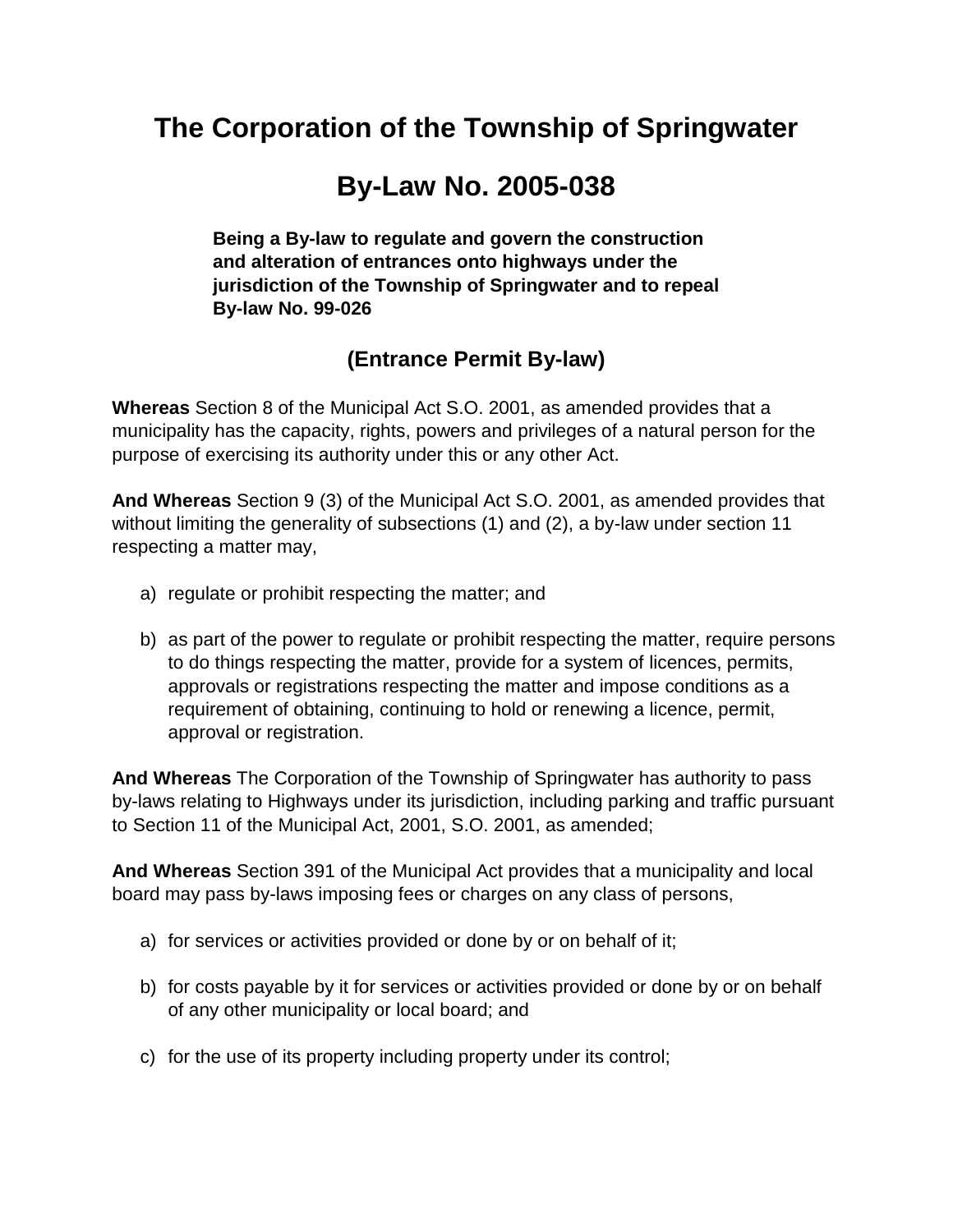**And Whereas** the Council of The Corporation of the Township of Springwater enacted By-law No. 99-026 – Being A By-Law To Regulate And Govern The Construction And Alteration Of Entrances Onto Highways Under The Jurisdiction Of The Township Of Springwater (Entrance Permit By-Law);

**And Whereas** Council approved an increase in the Entrance Permit fee from \$20 to \$75 in conjunction with the 2005 and Notice of Intent that was given in the March 10<sup>th</sup>, 2005 edition of the Springwater Source in accordance with the Notice Procedures Bylaw;

**Now Therefore** the Council of The Corporation of the Township of Springwater enacts as follows:

## **1. Definitions**

For the purpose of this By-law,

- 1.1 **Council:** means the Council of The Corporation of the Township of Springwater or Committee of Council as may be designated by Council for the purposes of this By-law.
- 1.2 **Entrance:** means a public or private roadway, driveway, sidewalk, footpath or easement, gate structure or any facility constructed or used as a means of ingress and egress to and from any road.
- 1.3 **Entrance, Agricultural:** means an entrance to a private farm or farmland, which may not include a farm residence.
- 1.4 **Entrance, Commercial:** means an entrance to a multi-residential property with more than four (4) residential units.
- 1.5 **Entrance, Industrial:** means an entrance from an industrial establishment of any kind.
- 1.6 **Entrance, Institutional:** means an entrance from an institutional establishment of any kind.
- 1.7 **Entrance, Walkway/Utility:** means an entrance to a pedestrian walkway or an access entrance to a public utility used for maintenance purposes.
- 1.8 **Entrance, Residential:** means an entrance from a private single family residence or multiple-family residence with four (4) or less dwelling units.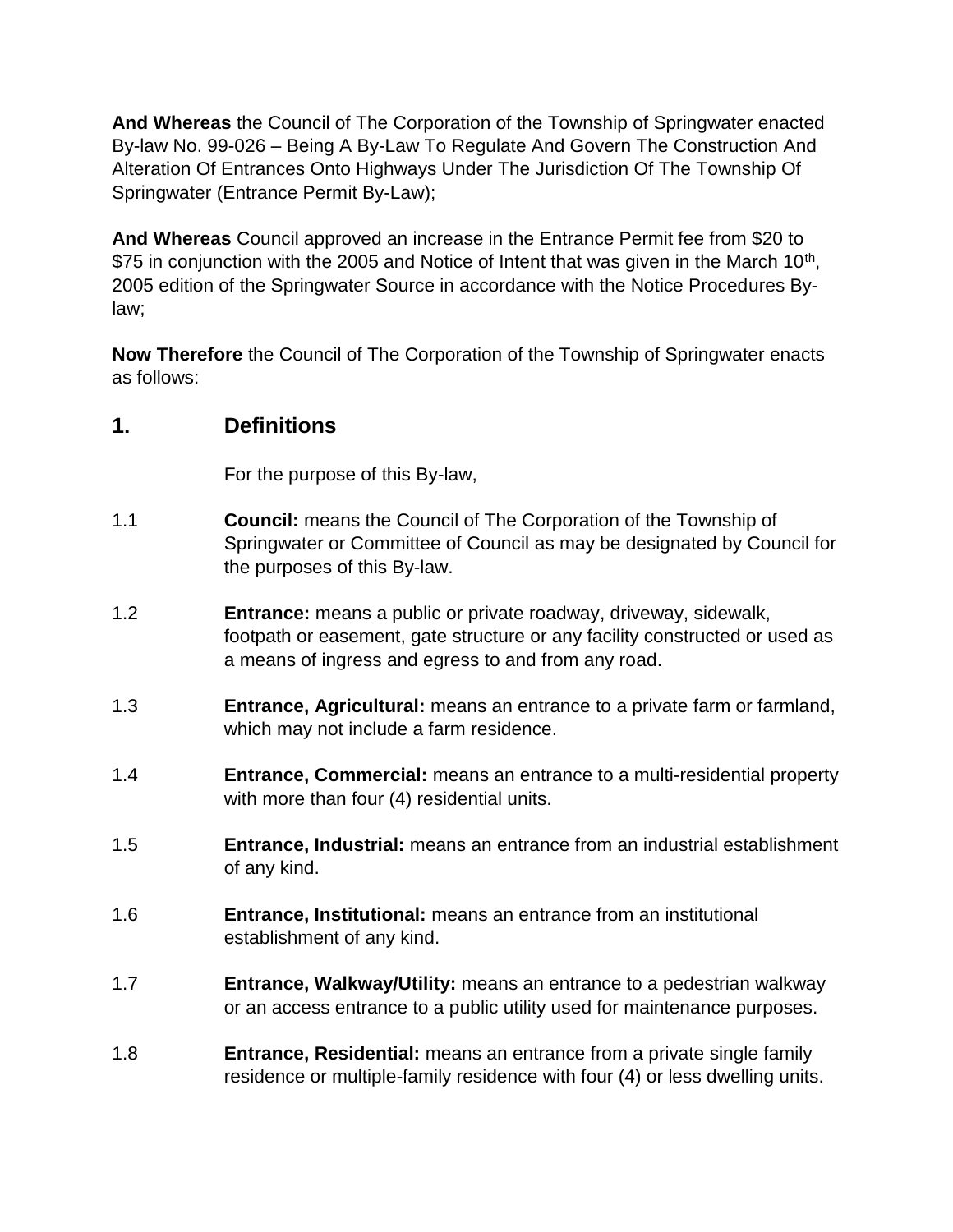- 1.9 **Entrance Permit:** means a permit issued under the provisions of this Bylaw.
- 1.10 **Owner:** means the person as identified as the owner on the Assessment Roll for Taxation Purposes during the current year, and where the context relates to the making of application for an Entrance Permit under this Bylaw, includes a representative or agent of the Owner.
- 1.11 **Person:** means any human being, association, firm, partnership, private club, incorporated company, corporation, agent or trustee and the heirs, executors or other legal representatives of a person to whom the context can apply according to law.
- 1.12 **Director of Public Works:** means the Director of Public Works for the Township of Springwater as may be appointed by Council from time to time, or designate.
- 1.13 **Road:** includes a common and public highway, street, avenue, parkway, driveway, square, place, bridge, viaduct or trestle designed and intended for use by the general public for the passage of vehicles and includes all lands lying with the limits of the road allowance or right-of-way all of which are owned or within the jurisdiction of the Township.
- 1.14 **Street line:** means the limit of a road allowance and is the dividing line between a lot and a road.
- 1.15 **Sidewalk:** means a paved pedestrian walk area located within a road or designated as a public walkway.
- 1.16 **Sight Line:** means a line of clear vision measure from the point of entrance upon the road at a height of one (1) metre, along a road to a point above the centre line of the road at a height of one (1) metre.
- 1.17 **Township:** means The Corporation of the Township of Springwater.
- 1.18 **Township Engineering Standards:** means the Engineering Standards adopted by Council for the construction of facilities, utilities, access driveways, etc. as may be adopted by Council from time to time.
- 1.19 **Vehicle:** means an automobile, motorcycle, trailer, truck, traction engine, farm tractor, snowmobile, and any vehicle drawn, propelled or driven by any kind of power, including muscular power.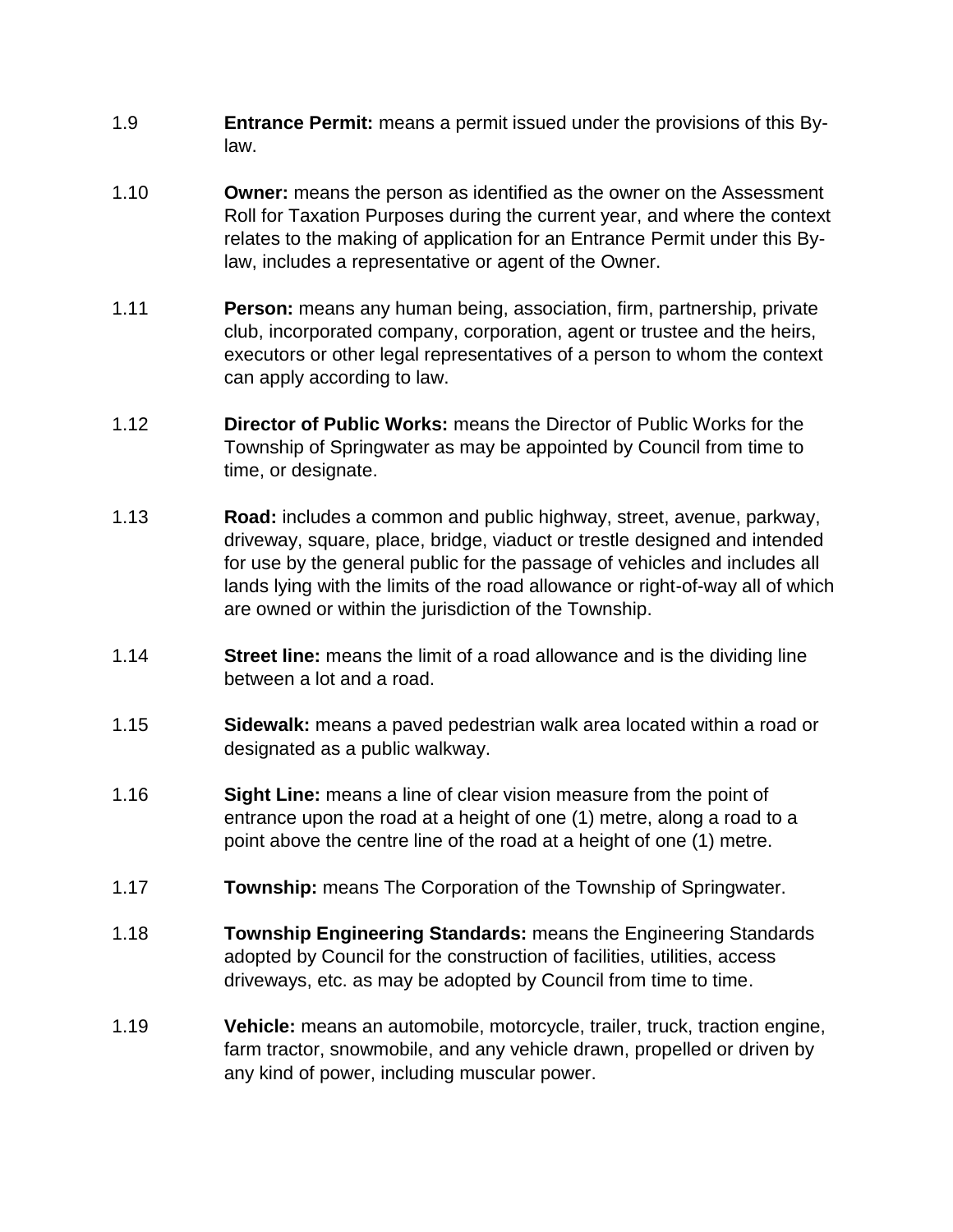1.20 **Utility:** means watermain, sanitary sewer, storm sewer, private drain connection, water service, water valve, fire hydrant, manhole, valve chamber and other related appurtenances with respect to the operation of the water and sewer networks.

## **2. Entrance Permits**

#### 2.1 **Requirement for Entrance Permit**

No person shall construct an entrance or install a culvert pipe or make a curb cut on a road until the Owner has applied for and obtained an Entrance Permit from the Director of Public Works.

#### 2.2 **Entrance Established Without Permit**

Any entrance established contrary to the provisions of this By-law and for which a permit cannot be issued in compliance with the provisions of this By-law may be removed or altered by the Township at the Owner's expense.

### 2.3 **Alterations to Existing Entrances**

No person shall extend or alter an existing entrance until the Owner has applied for and obtained an Entrance Permit from the Director of Public Works.

#### 2.4 **Pave Existing Entrance**

No person shall pave that portion of an existing entrance which is located on the road until the Owner has applied for and received written permission from the Director of Public Works. All work shall be carried out in accordance with the Township specifications at the expense of the Owner.

#### 2.5 **Entrance Use Change**

A Residential Entrance shall not be used as any other type of entrance from the Owner has applied for and obtained an approved Entrance Permit from the Director of Public Works.

#### 2.6 **Conditions for Entrance Permits**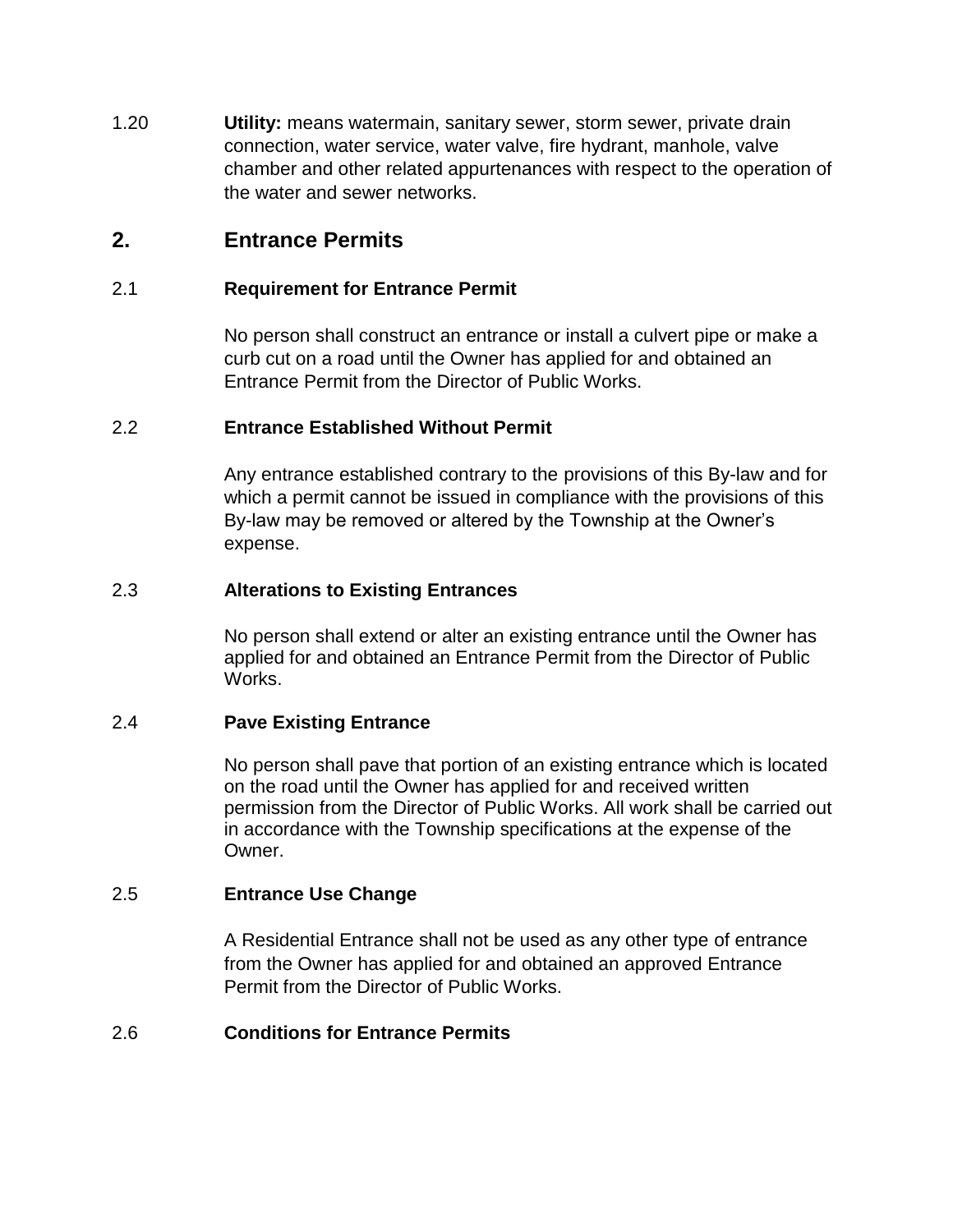- 2.6.1. Every Owner who makes application for an Entrance Permit shall complete and submit the necessary application form available from the Public Works Office.
- 2.6.2. All applications for an Entrance Permit shall be accompanied by the prescribed fee as set out in Schedule "A" attached hereto and forming part of this By-law.
- 2.6.3. Prior to the issuance of any Entrance Permit, the Director of Public Works shall review the application for compliance with the Township Engineering Standards. No Entrance Permit shall be issued by the Director of Public Works which does not meet these standards without the prior written authorization of Council.
- 2.6.4. Every permit issued by the Director of Public Works shall be subject to the conditions listed in Schedule "B", attached hereto and forming part of this By-law.
- 2.6.5. No entrance shall be constructed, extended, altered or maintained so as to cause or create any interference with mains, trunks, hydrants, laterals or any other part of any Township water system, sewer system or any other public utility.
- 2.6.6. The Owner shall be responsible for the construction of the entrance to the specifications of the Director of Public Works and shall be responsible for any and all accidents which may occur to any person or property during or after the construction of the entrance by the Owner.

#### 2.7 **Maintenance**

- 2.7.1. The Township shall maintain and replace, as becomes necessary, any culvert installed under the provisions of an Entrance Permit. When and where maintenance work is carried out, the Township will reinstate the surface of the entrance within the road allowance to its original condition insofar as is possible.
- 2.7.2. The owner of a property serviced by an entrance shall be responsible for maintaining the surface of each entrance from the property line to the travelled portion of the road.
- 2.7.3. Despite the provisions of Subsection 2.7.1, where the need to replace or repair any culvert has arisen from any act done or permitted to be done by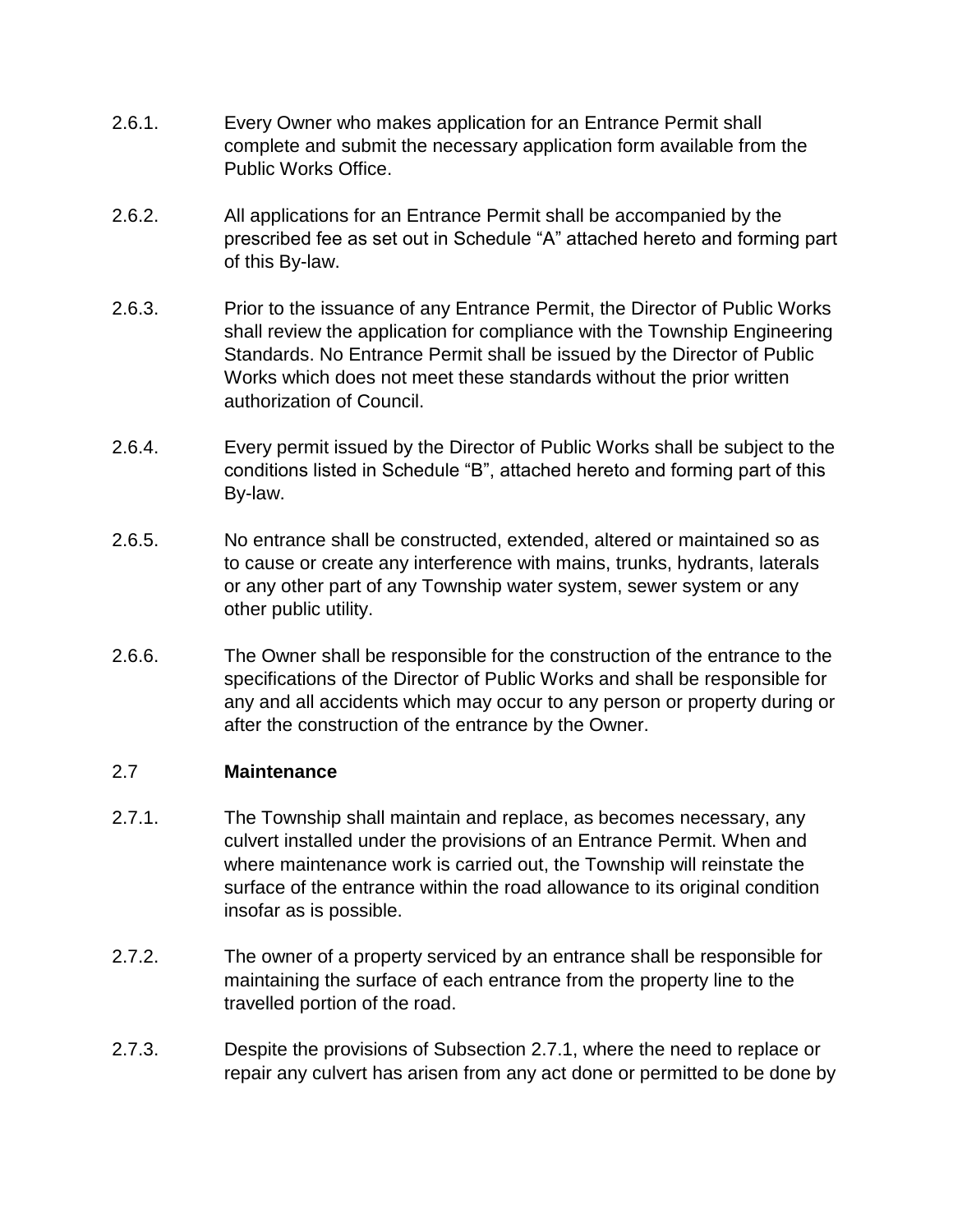any person, the cost of the replacement or repair shall be recoverable against that person under the provisions of this By-law.

### 2.8 **Hazardous Entrances**

Any entrance on a road which, in the opinion of the Director of Public Works is considered to be a hazard to a pedestrian and vehicular traffic or impedes the flow of water such as to create a potential danger to the public will be immediately removed by the Township and the provisions of Sections 2.7.3 shall apply.

## 2.9 **Work Performed by Township**

Where this By-law provides that the Township may complete any work required to be done by an owner or person, or where the Township may rectify any action of an owner or person which is contrary to this By-law, such work done by the Township shall be completed at the expense of the owner, and any costs incurred by the Township in completing the works, together with any charges, damages (including damages for injury) or other expenses payable by the Township arising out of its completing the works shall be paid by the owner within 90 days of receiving an invoice for same and if not paid, the same may be recovered by the Township in the same manner as taxes and/or by due process of law.

## 2.10 **Indemnify**

Every person, before carrying out any work under a permit on any road, shall insure or provide proof of insurance against all damages or claims for damage against the Township that may arise as a result of the work in an amount satisfactory to the Director of Public Works.

## **3. Penalties**

3.1 In addition to the provisions under Section 2.9 of this By-law, any person who contravenes any provision of this By-law is guilty of an offence, and upon conviction is liable to a fine as provided for in the Provincial Offences Act and each day that a breach of this By-law continues shall constitute a separate offence.

## **4. Miscellaneous**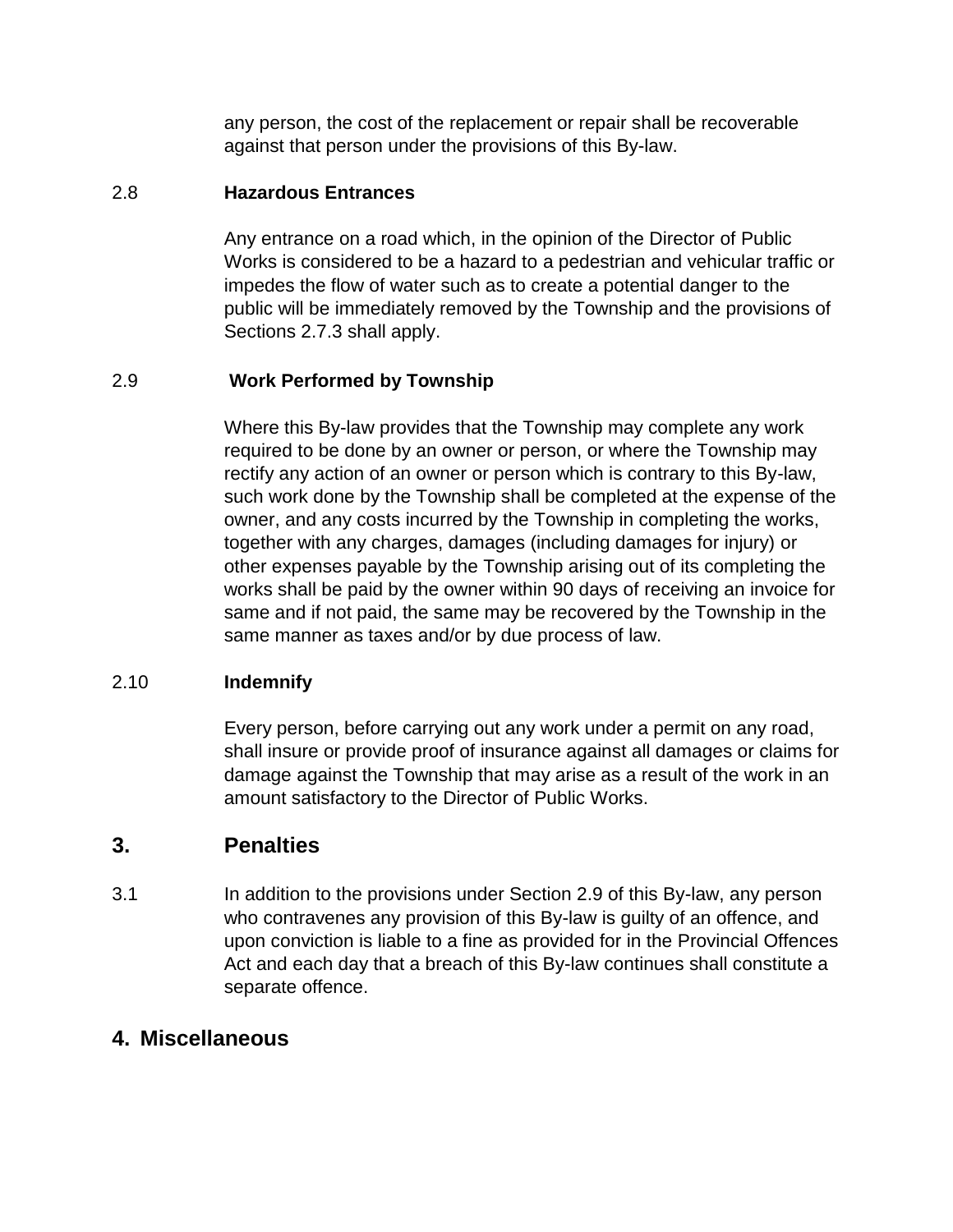- 4.1 If any provision of this By-law is inconsistent with the Municipal Act, the Public Transportation Act, the Highway Traffic Act or any other Act, the provisions of the applicable Act shall prevail.
- 4.2 Should any section, subsection, clause, paragraph or provision of this Bylaw, including any part of the Schedules to this By-law, be declared by a court of competent jurisdiction to be invalid, the same shall not effect the validity of the By-law as a whole or any part, other than the provision or part of the Schedule declared invalid.
- 4.3 Where the context permits, words importing the singular also include more than one persons, parties or things of the same kind. Where the context permits, words importing the masculine gender also include female as well as male.
- 4.4 For the purposes of this By-law, the word "may" must be construed as discretionary and the word "shall" must be construed as mandatory.
- 4.5 **That** this By-law may be cited as the "Entrance Permit By-law".
- 4.6 **That** this By-law shall apply to all highways under the jurisdiction of the Township of Springwater.

# **5. Repeal**

**That** By-law No. 99-026 be and is hereby repealed.

# **6. Enactment**

**That** this By-law shall take force upon final passage hereof and take effect retroactive to April 4, 2005-04-07.

## **Read a first, second and third time this 11lth day of April, 2005.**

**The Corporation of the Township of Springwater**

(Original Signed By) **Mayor John Brown**

(Original Signed By) **Clerk Eleanor J. Rath**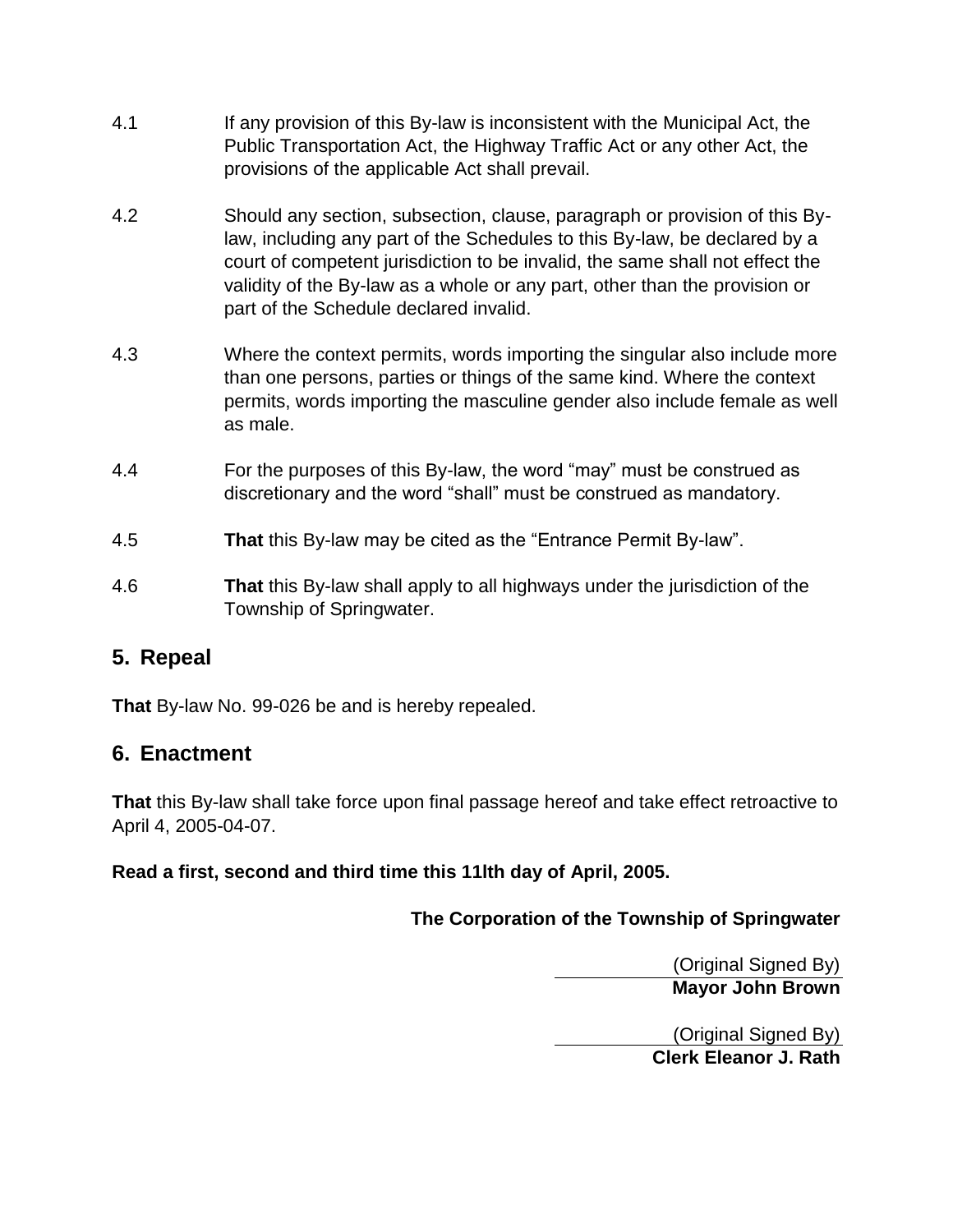# **Schedule "A"**

# **By-Law No. 2005-038**

# **Permit Fees**

**Entrance Permits Cost per Entrance** Residential Entrance **\$75 per entrance**<br>Agricultural Entrance **\$75 per entrance** Agricultural Entrance Commercial Entrance<br>
Institutional Entrance<br>
\$75 per entrance<br>
\$75 per entrance Institutional Entrance<br>
Industrial Entrance<br>  $$75$  per entrance<br>
\$75 per entrance Industrial Entrance<br>
Walkway/Utility Entrance<br>
\$75 per entrance<br>
\$75 per entrance Walkway/Utility Entrance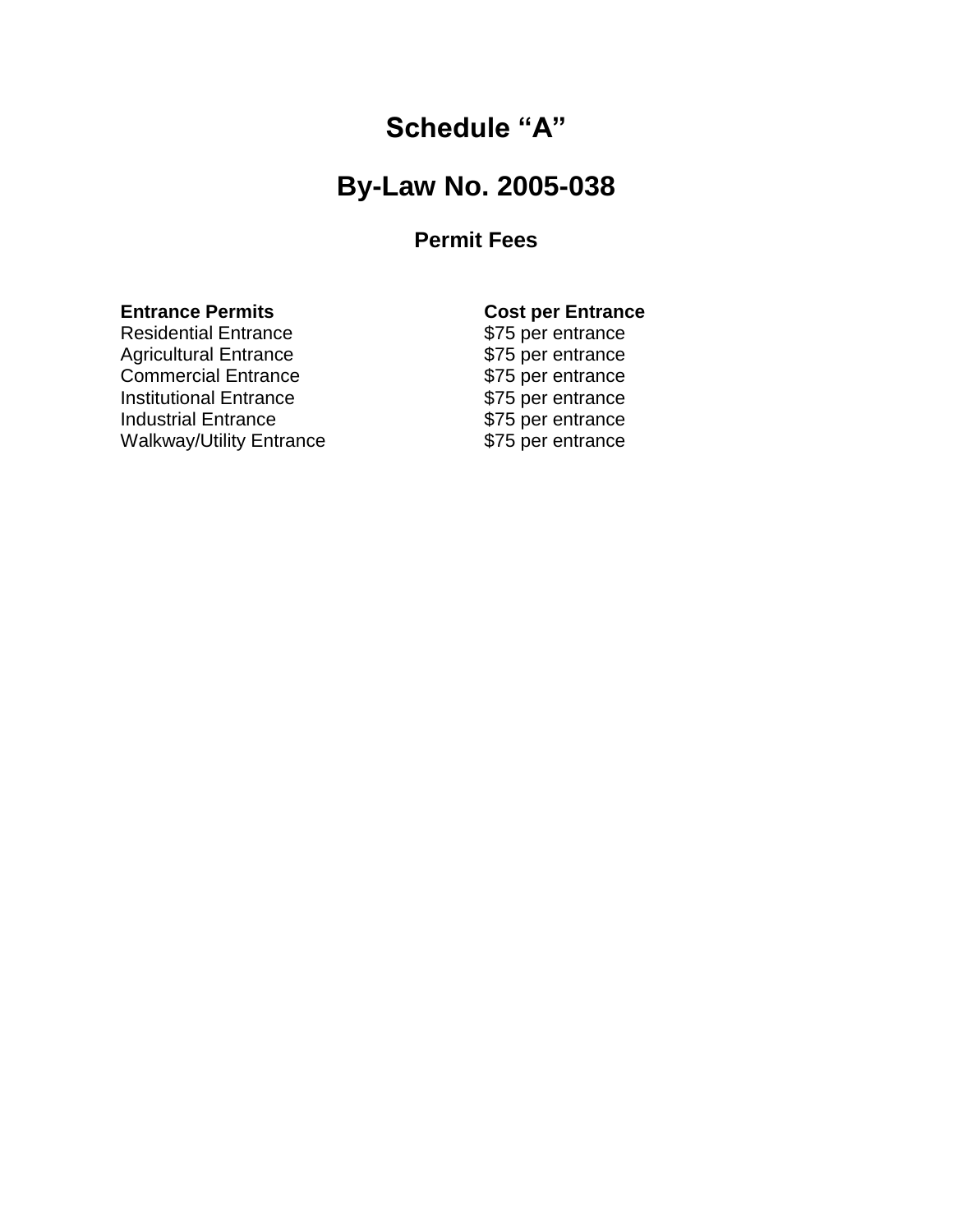# **Schedule "B"**

# **By-Law No. 2005-038**

# **Entrance Permit Conditions**

Entrance Permits are subject to the following conditions and to any supplementary conditions established by the Township at the time of issuance.

- 1. This Entrance Permit is subject to all municipal by-laws.
- 2. Work on the construction or alteration of an entrance must not be started before an Entrance Permit for the work has been issued by the Township.
- 3. Work on an installation or development for which a permit is granted must start within six months of the date of issue of the permit or the permit shall be void and shall be cancelled by the Township.
- 4. All works related to or forming a part of an entrance shall be carried out in accordance with the approved plans and specifications and subject to the approval of the Township. The Owner of the property shall bear all expense related thereto.
- 5. Trees, shrubs etc. on the right of way of a Township road must not be cut or trimmed without the written permission of the Township and such cutting or trimming may only be done under the direct supervision of the Township of its duly authorized agent. Where it is necessary to cut or trim trees on property adjacent to a Township road, the applicant must make the necessary arrangements with the property Owners and must bear all expenses in connection therewith, including any damages occasioned as a result of such cutting or trimming.
- 6. Each entrance must be designed, constructed and maintained in a manner that prevents surface water from the entrance way and/or the adjoining property from being discharged via the entrance onto the Township road.
- 7. The applicant is responsible for the construction, marking and maintenance of the detours required and for maintaining safety measures for the protection of the public during the construction of any works in respect to an entrance.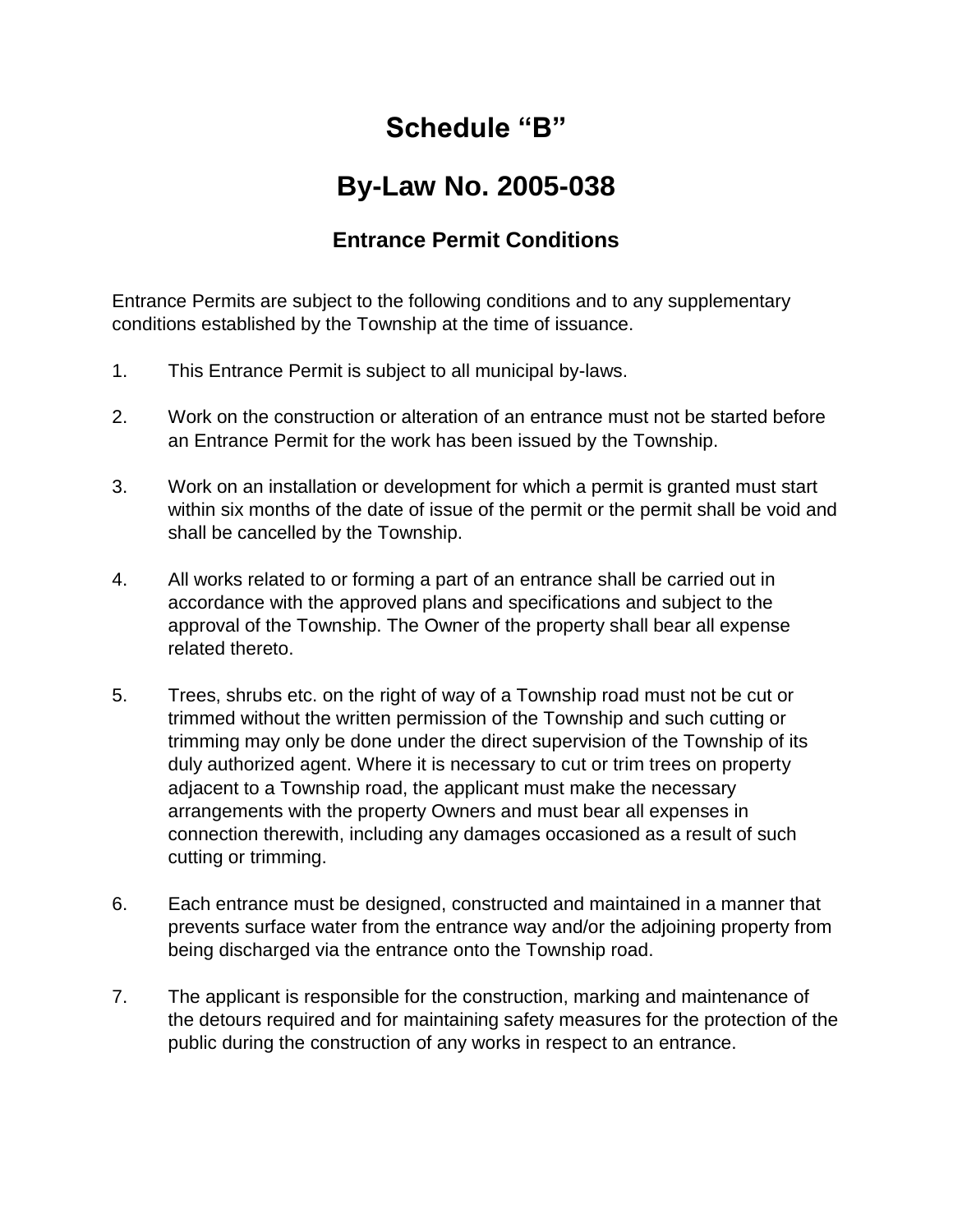- 8. The design and specifications of an entrance must not be changed without the approval of the Township if the Owner of a property desires to change the design on an entrance or odd curbs, gutter etc., an application to do so must be submitted to the Township for approval.
- 9. The use of purpose of an entrance must not be changed in a manner that changes the classification of the entrance. Improper use of an entrance may result in cancellation of the permit thereof. If the Owner of a property desires to change the classification of an entrance, an application to do so must be submitted to the Township for approval.
- 10. The Owner of a property served by an entrance shall maintain each entrance to his property in accordance with the requirements of the Township.
- 11. If there is an expiry date named on this permit and a further term is desired, an application for the renewal of the permit shall be made to the Township before the expiry date named in this permit. A further term may be approved or refused by the Township.
- 12. If this permit expires and is not renewed for any reason, all work constructed, maintained or operated under this permit shall, if the Township so requests, be removed without expense to the Township and the Township road shall be left in as good a condition as it was before the said works were installed or constructed.
- 13. This permit must not be assigned or transferred from one Owner to another. Each new permit is subjected to the conditions applying at time of issue.
- 14. An Entrance Permit may be cancelled at any time for breach of the regulations or conditions of the permit or for such reasons as the Township in its discretion deems proper.
- 15. If during the life of this permit any by-laws or regulations adopted which affect the rights and privileges herein granted, the said by-laws or regulations shall be applicable to this permit from the date on which they came into force.
- 16. Entrance must be approved and cleared by Director of Public Works before the issuance of any building permit (if applicable).
- 17. It is the responsibility of the applicant to determine if the proposed entrance is on to a public highway, or unopened road allowance. No Entrance Permits will be issued on an unopened road allowance, or an unassumed road unless contained within a plan of subdivision under the Planning Act.